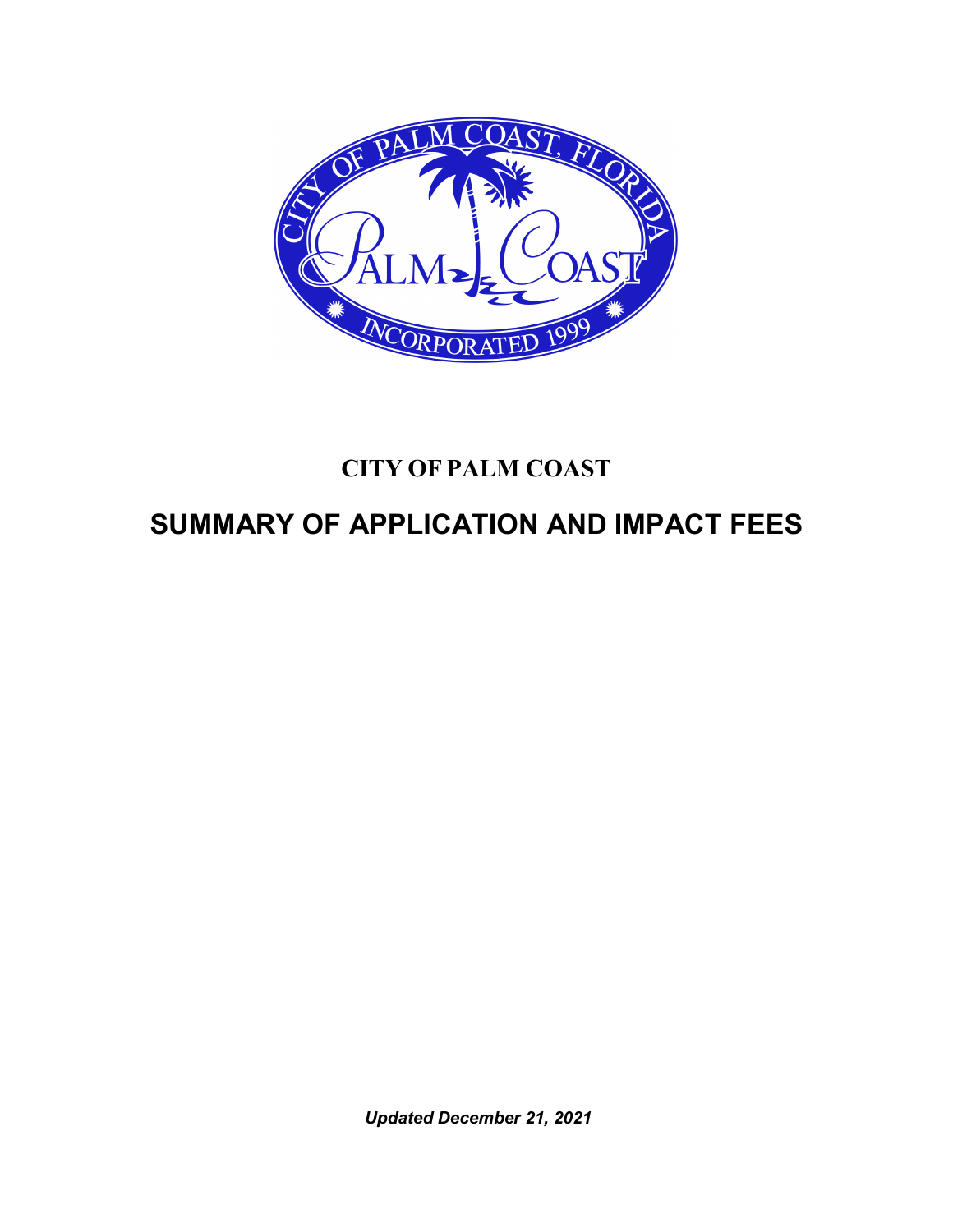# **Table of Contents**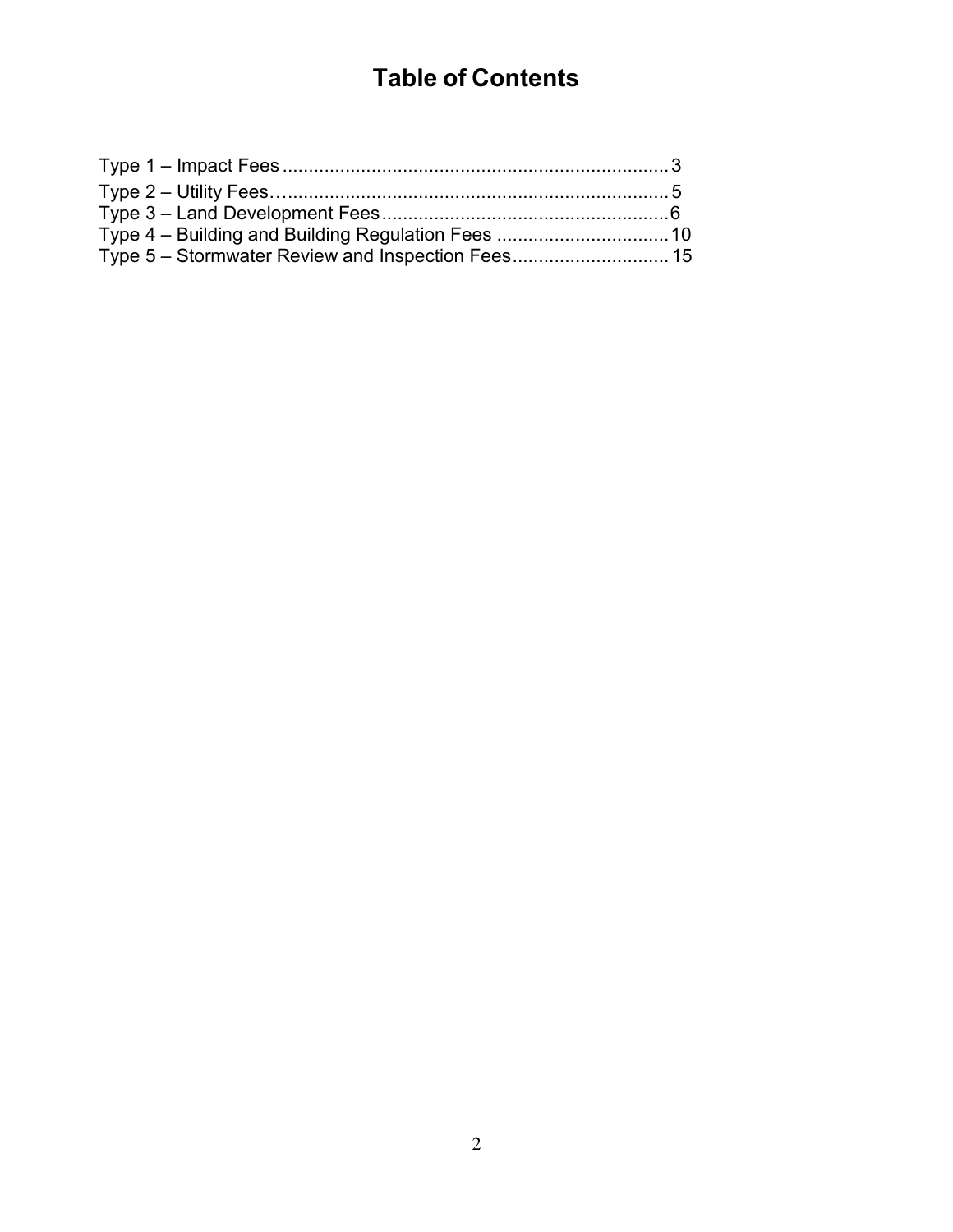## **Type 1 – Impact Fees**

## Contact Information **Community** DevelopmentRay Tyner 386-986-3745 [PlanningDivision@palmcoastgov.com](mailto:PlanningDivision@palmcoastgov.com)

|     | <b>Description</b>                   |                                         | Fee                 |
|-----|--------------------------------------|-----------------------------------------|---------------------|
| L.  | <b>Park System Impact Fee</b>        |                                         | \$1,455.13          |
|     |                                      |                                         | (per dwelling unit) |
| Ш.  | <b>Fire and Rescue System</b>        | \$388.65 (per dwelling unit)            |                     |
|     | <b>Impact Fee</b>                    | \$0.62 per sq. ft. for non-residential) |                     |
| Ш.  | <b>Educational Facilities Impact</b> | Single                                  | \$3,600.00          |
|     | Fee                                  | Family/Duplex                           |                     |
|     |                                      | per dwelling unit                       |                     |
|     |                                      | Multi-Family                            | \$931.00            |
|     |                                      | Per unit                                |                     |
|     |                                      | Mobile Home Each                        | \$1,066.00          |
|     |                                      | Unit                                    |                     |
| IV. | <b>Transportation Impact Fee</b>     | See schedule below.                     |                     |

**Park, Fire, and Transportation Impact Fees paid at time of permit issuance will receive a 3% discount**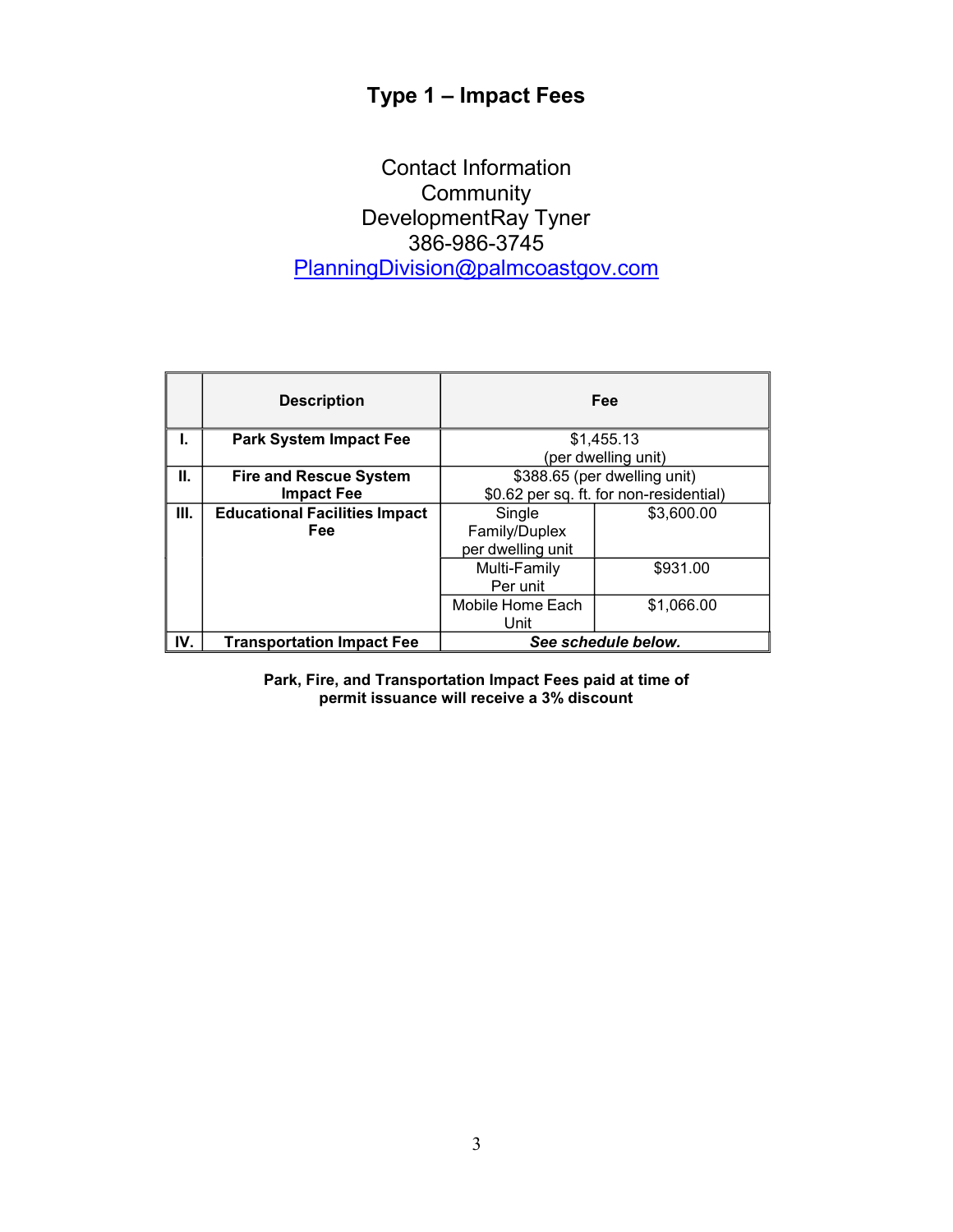#### **Transportation Impact Fee Schedule**

|                                                                                                                                                                                                                                                                                                                                        |                                 | <b>Proposed Impact</b>           |                            |
|----------------------------------------------------------------------------------------------------------------------------------------------------------------------------------------------------------------------------------------------------------------------------------------------------------------------------------------|---------------------------------|----------------------------------|----------------------------|
| <b>Table 18. Palm Coast Transportation Impact Fee Schedule</b>                                                                                                                                                                                                                                                                         | <b>Unit of Measure</b>          | <b>Fee Effective</b><br>1/1/2022 | <b>Existing Impact Fee</b> |
| <b>Residential Use</b>                                                                                                                                                                                                                                                                                                                 |                                 |                                  |                            |
| Single Family Detached / Mobile Home                                                                                                                                                                                                                                                                                                   | <b>Dwelling Unit</b>            | \$<br>3,224                      | \$<br>3,139                |
| Vested Single Family Platted Lot *                                                                                                                                                                                                                                                                                                     | <b>Dwelling Unit</b>            | \$<br>1,764                      | Ś<br>1,718                 |
| Single Family Attached (includes Duplex, Townhomes, Villas, Condominiums)                                                                                                                                                                                                                                                              | <b>Dwelling Unit</b>            | \$<br>2,499                      | \$<br>2,433                |
| Vested Duplex Platted Lot*                                                                                                                                                                                                                                                                                                             | <b>Dwelling Unit</b>            | \$<br>1,369                      | Ś.<br>1,333                |
| Multi-Family Apartment                                                                                                                                                                                                                                                                                                                 | <b>Dwelling Unit</b>            | \$<br>1,858                      | Ś<br>1,809                 |
| Active Adult & Independent Living (55+) (Attached or Detached Units)                                                                                                                                                                                                                                                                   | <b>Dwelling Unit</b>            | \$<br>1,363                      | \$<br>1,327                |
| <b>Institutional Use</b>                                                                                                                                                                                                                                                                                                               |                                 |                                  |                            |
| Adult Congregate Living Facility                                                                                                                                                                                                                                                                                                       | Bed                             | \$<br>861                        | \$<br>838                  |
| Cemetery                                                                                                                                                                                                                                                                                                                               | Acre                            | \$<br>2,254                      | \$<br>2,195                |
| Day Care                                                                                                                                                                                                                                                                                                                               | 1,000 sq. ft.                   | \$<br>5,257                      | \$<br>5,119                |
| Places of Worship                                                                                                                                                                                                                                                                                                                      | 1,000 sq. ft.                   | \$<br>2,329                      | \$<br>2,268                |
| Private School (Pre K-12)                                                                                                                                                                                                                                                                                                              | 1,000 sq. ft.                   | \$<br>2,530                      | \$<br>2,463                |
| Private College or University                                                                                                                                                                                                                                                                                                          | 1,000 sq. ft.                   | \$<br>4,311                      | \$<br>4,198                |
| <b>Industrial Use</b>                                                                                                                                                                                                                                                                                                                  |                                 |                                  |                            |
|                                                                                                                                                                                                                                                                                                                                        |                                 |                                  |                            |
| Manufacturing / Warehousing / Production                                                                                                                                                                                                                                                                                               | 1,000 sq. ft.                   | \$<br>1,821                      | \$<br>1,773                |
| Retail Fulfillment / Distribution                                                                                                                                                                                                                                                                                                      | 1,000 sq. ft.                   | \$<br>3,502                      | \$<br>3,410                |
| Mini-Warehouse / Boat / RVs & Other Outdoor Storage <sup>1</sup>                                                                                                                                                                                                                                                                       | 1,000 sq. ft.                   | \$<br>463                        | \$<br>451                  |
| <b>Entertainment, Recreation &amp; Lodging Use</b>                                                                                                                                                                                                                                                                                     |                                 |                                  |                            |
| Movie Theater / Performing Arts                                                                                                                                                                                                                                                                                                        | per Seat                        | \$<br>265                        | \$<br>258                  |
| Marina (including dry storage)                                                                                                                                                                                                                                                                                                         | per Berth                       | \$<br>724                        | \$<br>705                  |
| <b>Golf Course</b>                                                                                                                                                                                                                                                                                                                     | per Hole                        | \$<br>9,135                      | \$<br>8,895                |
| Outdoor Commercial Recreation <sup>2</sup>                                                                                                                                                                                                                                                                                             | per Acre                        | \$<br>4,305                      | \$<br>4,192                |
| Multi-Purpose Commercial Recreation                                                                                                                                                                                                                                                                                                    | 1,000 sq. ft.                   | \$<br>1,508                      | Ś<br>1,468                 |
| Health Club / Fitness / Gym                                                                                                                                                                                                                                                                                                            | 1,000 sq. ft.                   | \$<br>9,614                      | \$<br>9,361                |
| Recreational Vehicle (RV) Park                                                                                                                                                                                                                                                                                                         | per Space                       | \$<br>820                        | Ś.<br>798                  |
| Hotel / Motel / Lodging                                                                                                                                                                                                                                                                                                                | Room / Unit                     | \$<br>1,902                      | \$<br>1,852                |
| Community Center / Civic / Gallery / Lodge                                                                                                                                                                                                                                                                                             | 1,000 sq. ft.                   | \$<br>3,497                      | \$<br>3,405                |
| <b>Office Use</b>                                                                                                                                                                                                                                                                                                                      |                                 |                                  |                            |
| Office / Office Park / Medical / Clinic / Bank / Financial                                                                                                                                                                                                                                                                             | 1,000 sq. ft.                   | \$<br>3,901                      | \$<br>3,798                |
| <b>Retail Use</b>                                                                                                                                                                                                                                                                                                                      |                                 |                                  |                            |
| Multi-Tenant Retail Center <sup>3</sup>                                                                                                                                                                                                                                                                                                | 1,000 sq. ft.                   | \$<br>4,612                      | \$<br>4,491                |
| Pharmacy (Free Standing)                                                                                                                                                                                                                                                                                                               | 1,000 sq. ft.                   | \$<br>$8,255$ $\sqrt{5}$         | 8,038                      |
| Pharmacy Drive-Thru (fee is in addition to fee per 1,000 sq. ft. for pharmacy)                                                                                                                                                                                                                                                         | per lane                        | \$<br>$8,158$ \$                 | 7,944                      |
| General Retail (Free Standing)                                                                                                                                                                                                                                                                                                         | 1,000 sq. ft.                   | \$<br>7,123                      | \$<br>6,936                |
| Furniture / Mattress Store (Free Standing)                                                                                                                                                                                                                                                                                             | 1,000 sq. ft.                   | \$<br>1,924                      | \$<br>1,873                |
| Supermarket / Grocery Store (Free Standing)                                                                                                                                                                                                                                                                                            | $1,000$ sq. ft.                 | \$<br>12,074                     | \$<br>11,757               |
|                                                                                                                                                                                                                                                                                                                                        | $1,000$ sq. ft.                 |                                  |                            |
| Sit Down Restaurant <sup>4</sup> (Retail Center, Free Standing or Outparcel)                                                                                                                                                                                                                                                           |                                 | \$<br>13,010                     | \$<br>12,668               |
| Fast Food / Fast Casual Restaurant <sup>4</sup> (Retail Center, Free Standing or Outparcel)                                                                                                                                                                                                                                            | 1,000 sq. ft.                   | \$<br>21,341                     | \$<br>20,780               |
| Restaurant Drive-Thru <sup>4</sup> (based on number of lanes at point of ordering)                                                                                                                                                                                                                                                     | per lane                        | \$<br>23,664                     | \$<br>23,042               |
| Discount Superstore (Free Standing) <sup>1</sup>                                                                                                                                                                                                                                                                                       | $1,000$ sq. ft.                 | \$<br>15,485                     | $\mathsf{S}$<br>15,078     |
|                                                                                                                                                                                                                                                                                                                                        | 1,000 sq. ft.                   | \$<br>9,624                      | \$<br>9,371                |
| Home Improvement / Building Materials / Garden Center                                                                                                                                                                                                                                                                                  |                                 | \$                               | \$                         |
| Nursery (Wholesale or Retail) <sup>2</sup>                                                                                                                                                                                                                                                                                             | per Acre                        | 7,665                            | 7,463                      |
| Bank Drive-Thru Lane, Free Standing ATM or ATM Drive-Thru Lane <sup>5</sup>                                                                                                                                                                                                                                                            | per drive thru lane             |                                  |                            |
|                                                                                                                                                                                                                                                                                                                                        | and / or per ATM                | \$<br>$12,621$   \$              | 12,289                     |
| Vehicle & Boat - Sales or Dealership                                                                                                                                                                                                                                                                                                   | $1,000$ sq. ft.                 | \$<br>9,433                      | \$<br>9,185                |
| Vehicle & Boat - Service / Repair / Parts (current fee under industrial use)                                                                                                                                                                                                                                                           | 1,000 sq. ft.                   | \$<br>$9,524$ \$                 | 9,274                      |
| Vehicle & Boat - Cleaning / Detailing / Wash (current fee per bay)                                                                                                                                                                                                                                                                     | 1,000 sq. ft.                   | \$                               | \$                         |
|                                                                                                                                                                                                                                                                                                                                        | 1,000 sq. ft.                   | 14,709                           | 14,322                     |
| Convenience Store <sup>6</sup>                                                                                                                                                                                                                                                                                                         |                                 | \$<br>24,473                     | \$<br>23,830               |
| Vehicle Fueling Position <sup>6</sup>                                                                                                                                                                                                                                                                                                  | per Vehicle Fueling<br>Position | \$<br>13,700                     | \$.<br>13,340              |
| <b>Personal Services</b>                                                                                                                                                                                                                                                                                                               | 1,000 sq. ft.                   | \$<br>3,579                      | \$<br>3,485                |
| *Residential lot with final plat approval as of December 30, 1977.                                                                                                                                                                                                                                                                     |                                 |                                  |                            |
| Acreage for any unenclosed material and vehicle storage, sales and display shall be converted to gross floor area                                                                                                                                                                                                                      |                                 |                                  |                            |
| The gross floor area for any buildings shall be converted to acreage.                                                                                                                                                                                                                                                                  |                                 |                                  |                            |
| Excludes all outparcels. The fee for any outparcel shall be based on the applicable land use. Also excludes any type of drive-thru, vehicle fueling positions or free-                                                                                                                                                                 |                                 |                                  |                            |
| standing ATM, which are additive fees in addition to the fee for the multi-tenant retail center.                                                                                                                                                                                                                                       |                                 |                                  |                            |
| Areas for outdoor seating shall be converted to gross floor area. Any drive-thru associated with a restaurant will be an additive fee to the fee per square foot for<br>the restaurant. The number of drive-thru lanes will be based on the number of lanes present when an individual places an order. The restaurant drive-thru rate |                                 |                                  |                            |

applies for any building, whether a multi-tenant, free standing or convenience land use.

per drive-thru lane for the bank and per drive-thru lane with an ATM. The free standing ATM is for an ATM only and not an ATM within or part of another non-<br>financial building, such as an ATM within a grocery store.  $^{\rm 5}$  Bank building square footage falls under office and is an additive fee beyond the fee due for bank/ATM drive-thru lanes or free standing ATM's. These rates are financial building, such as an ATM within a grocery store.

 $^6$  Convenience Store rates are separate and an additive fee beyond the fee due for vehicle fueling positions. Rates per vehicle fueling position also apply to gas stations and service stations with fuel pumps. The fee for any restaurant square footage or restaurant drive-thru in a convenience store will be based on the individual fee rate for the land use, not the convenience store rate.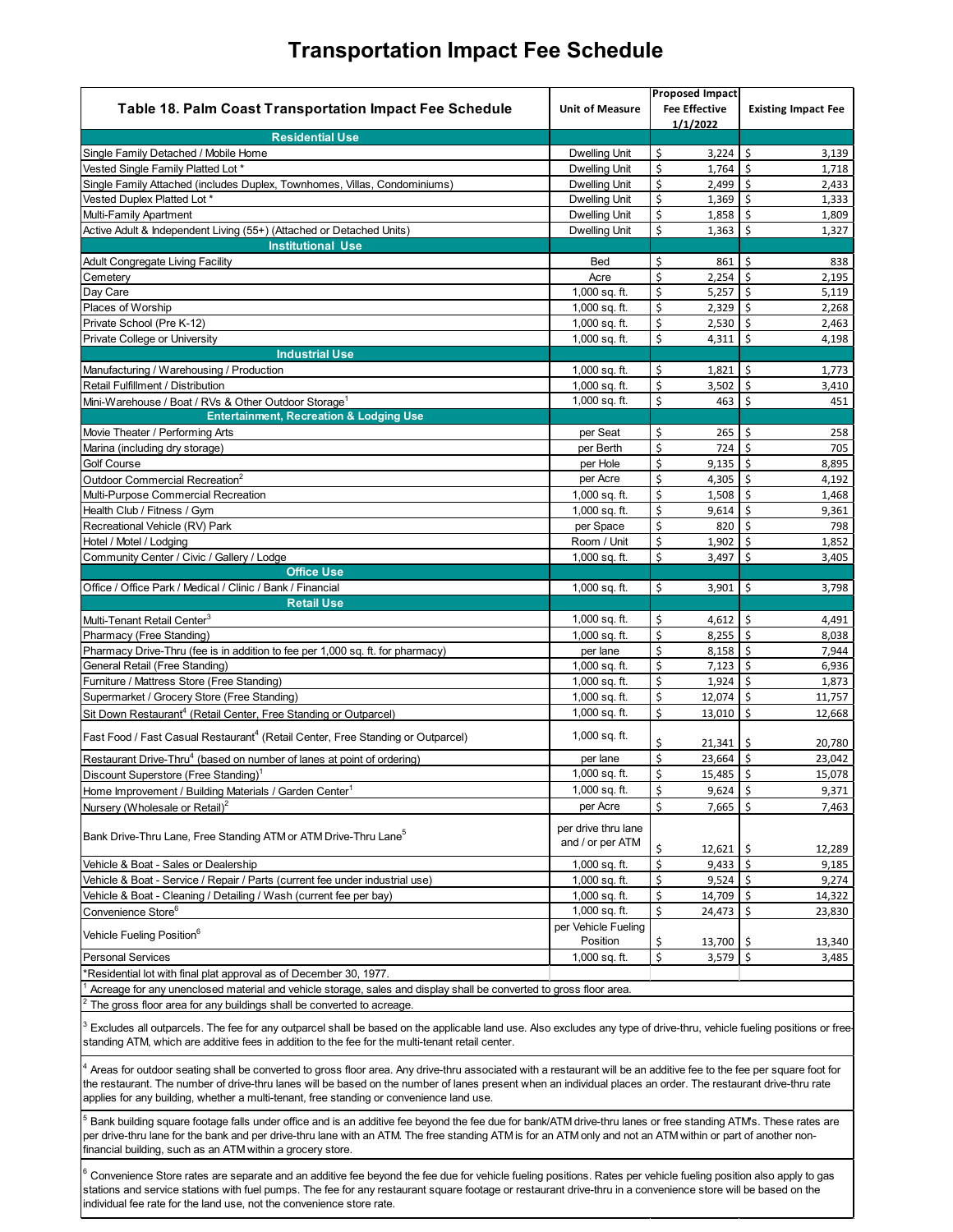## **Type 2 – Utility Fees**

**Contact** InformationUtility Division Customer Service 386-986- [2360](mailto:Customer-service@palmcoastgov.com)

| Water and Sewer Connection Fee Schedule for a Single-Family Home |                                |                                       |                                                                |
|------------------------------------------------------------------|--------------------------------|---------------------------------------|----------------------------------------------------------------|
|                                                                  | <b>Description</b>             |                                       | Fee \$<br>Effective 11-18-21<br><b>Resolution 2018-</b><br>115 |
| $\mathbf{1}$ .                                                   | <b>Contribution in Aid of</b>  | Water                                 | \$2,907.90                                                     |
|                                                                  | <b>Construction:</b>           | Sewer                                 | \$3,128.89                                                     |
| 2.                                                               | <b>Main Extension Fees:</b>    | Water                                 | \$718.60                                                       |
|                                                                  |                                | Water Inspection Fee                  | \$25.00                                                        |
|                                                                  |                                | Sewer                                 | \$1,810.87                                                     |
| 3.                                                               | <b>Installation Fees:</b>      | Water Tap                             | \$610.79                                                       |
|                                                                  |                                | <b>Water Meter Installation</b>       | \$467.09                                                       |
|                                                                  |                                | Sewer Connection Inspection           | \$25.00                                                        |
|                                                                  |                                | <b>Meter Deposit</b>                  | \$60.00                                                        |
|                                                                  |                                | Turn On Fee                           | \$25.00                                                        |
|                                                                  |                                | <b>Subtotal</b>                       | \$9,779.14                                                     |
| 4.                                                               | <b>Other Fees:</b>             | Meter On-Read                         | \$25.00                                                        |
|                                                                  |                                | <b>Owner-Occupancy Water Deposit</b>  | \$60.00                                                        |
|                                                                  | (Owner and Renter Deposit Fees | <b>Renter-Occupancy Water Deposit</b> | \$110.00                                                       |
|                                                                  | Updated                        | <b>Owner-Occupancy Sewer Deposit</b>  | \$50.00                                                        |
|                                                                  | per Ordinance No. 2006-25)     | <b>Renter-Occupancy Sewer Deposit</b> | \$80.00                                                        |
| 5.                                                               | <b>Optional Fees:</b>          | Irrigation Meter Installation         | \$467.09                                                       |
|                                                                  |                                | <b>Irrigation Deposit</b>             | \$60.00                                                        |
|                                                                  | <b>Total Optional</b>          |                                       | \$527.09                                                       |

*Note: This schedule is for single-family platted lots where water and sewer mains have been installed and service is available. For un-platted lots, reserve parcels or undeveloped property, additional fees and/or main extensions will be required.*

*Connection Fees for underground water/sewer utilities for developers are calculated based on type of use and flow. For information on connection fees for commercial development, contact Irma Velez, (386) 986-2355.*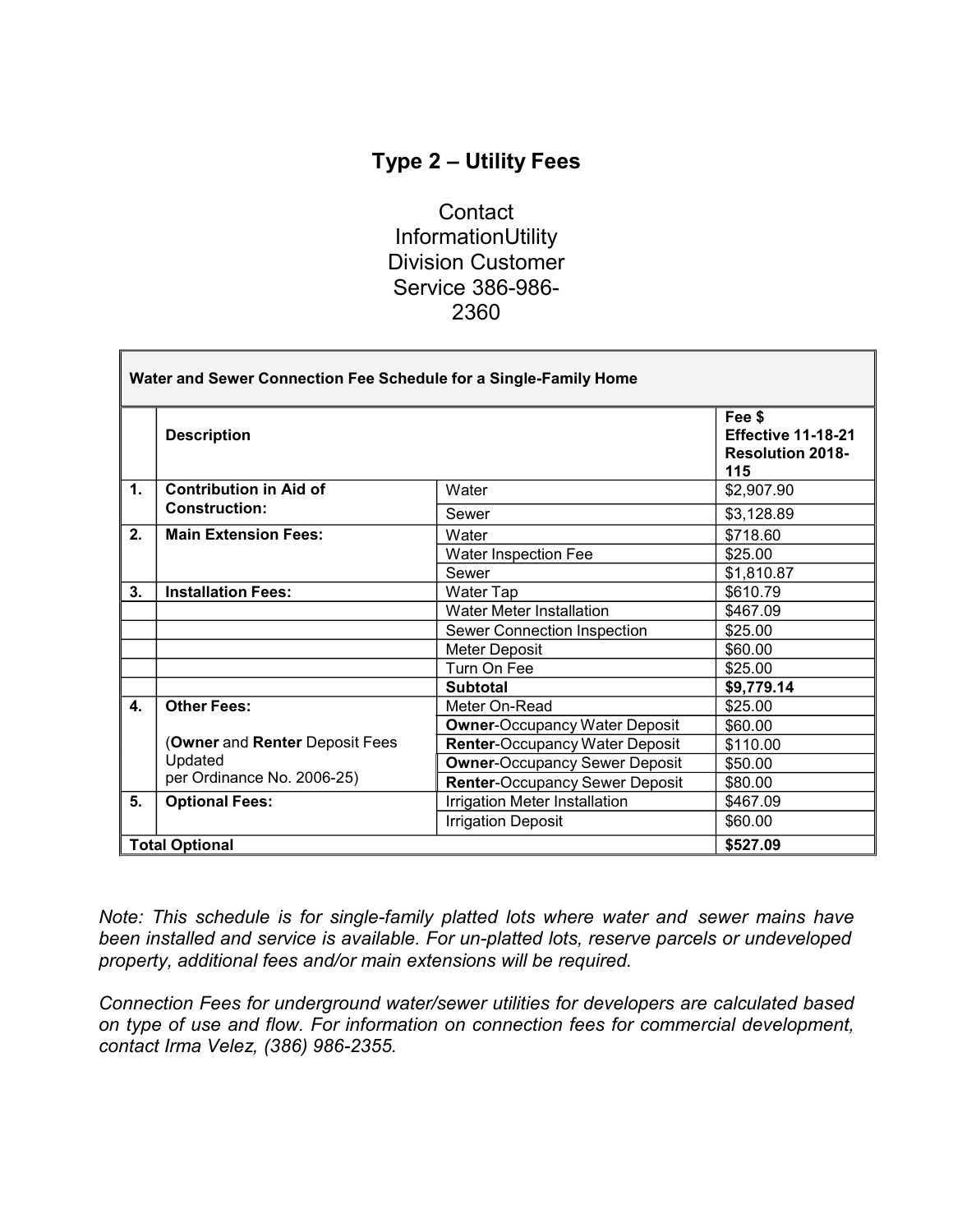## **Type 3 – Land Development Fee Schedule**

Contact Information **Community** DevelopmentPlanning **Division** Ray Tyner 386-986-3745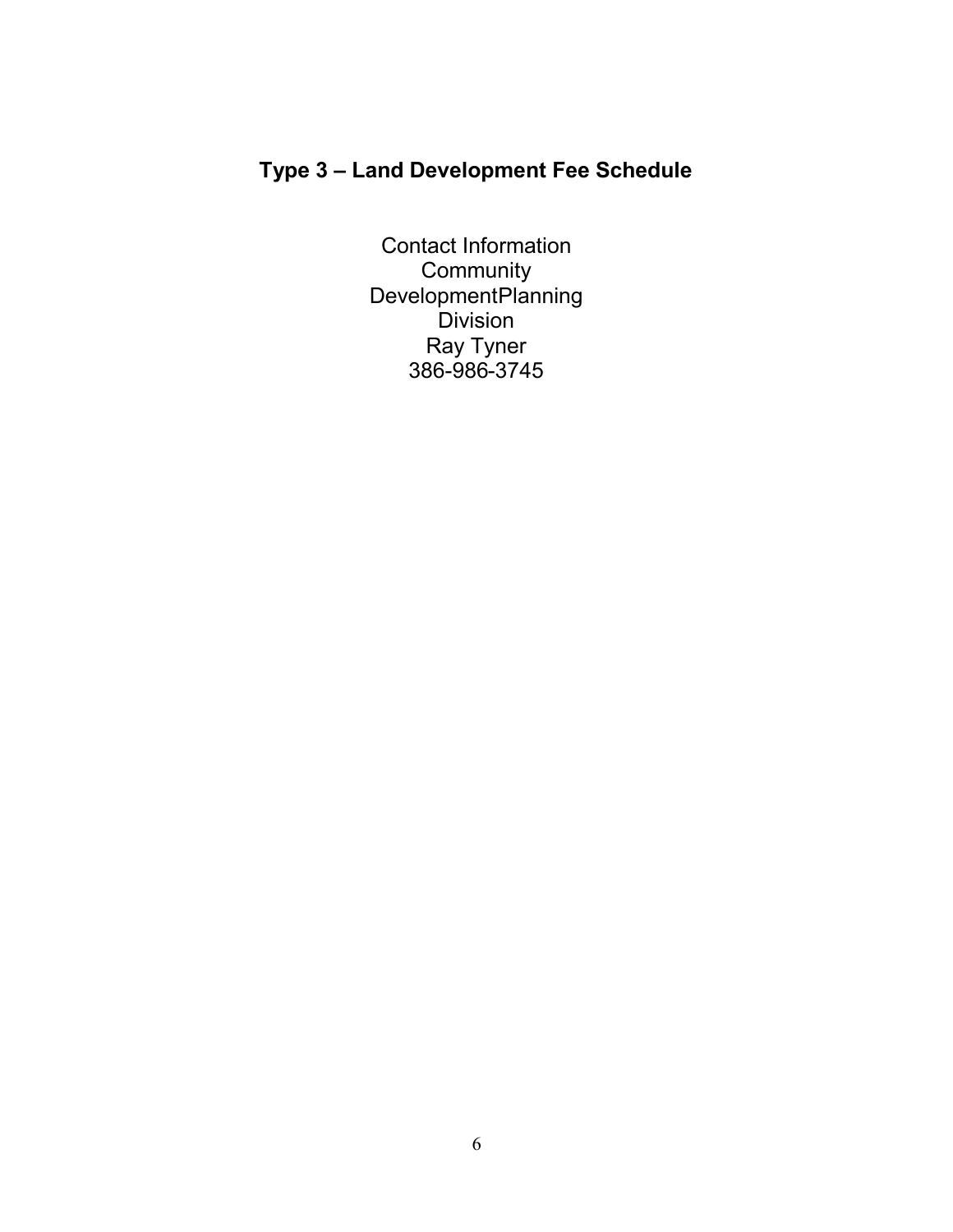|                | I. Administrative Fees                                                                       |                                                                                                                                                                                                                                                                                                                                     |  |  |  |
|----------------|----------------------------------------------------------------------------------------------|-------------------------------------------------------------------------------------------------------------------------------------------------------------------------------------------------------------------------------------------------------------------------------------------------------------------------------------|--|--|--|
| 1.             | <b>Abated Application</b>                                                                    | \$100                                                                                                                                                                                                                                                                                                                               |  |  |  |
| 2.             | Home Occupation Development Order                                                            | \$20                                                                                                                                                                                                                                                                                                                                |  |  |  |
| 3.             | <b>Binding Lot/Rescission</b>                                                                | \$50                                                                                                                                                                                                                                                                                                                                |  |  |  |
| 4.             | State Application Zoning Review (i.e.<br>Alcoholic Beverage Licenses, ALF<br>Licenses, etc.) | \$40                                                                                                                                                                                                                                                                                                                                |  |  |  |
| 5.             | <b>Flood Zone Determination Letter</b>                                                       | \$40                                                                                                                                                                                                                                                                                                                                |  |  |  |
| 6.             | Land Use Verification Letter (per<br>lot/property)                                           | \$40                                                                                                                                                                                                                                                                                                                                |  |  |  |
|                | II. Development Review Fees                                                                  |                                                                                                                                                                                                                                                                                                                                     |  |  |  |
| $\mathbf{1}$ . | <b>Master Site Plans</b>                                                                     | \$400 plus \$3 per 1,000 sq. ft. over 10,000 sq.<br>ft. Commercial building floor area<br>\$400 plus \$3 per dwelling unit - Multifamily w/<br>more than 20 dwelling units                                                                                                                                                          |  |  |  |
| 2.             | <b>Technical Site Plans</b>                                                                  | \$400 Commercial buildings w/ 10,000 sq. ft. of<br>area or less<br>\$400 plus \$3 per 1,000 sq. ft. over 10,000 sq.<br>ft. Commercial buildings w/ more than 10,000<br>sq. ft. of floor area<br>\$400 Multifamily w/ 20 dwelling units or fewer<br>\$400 plus \$3 per dwelling unit - Multifamily w/<br>more than 20 dwelling units |  |  |  |
| 3.             | <b>Subdivision Master Plan</b>                                                               | \$250 or \$25 per acre, whichever is greater                                                                                                                                                                                                                                                                                        |  |  |  |
| 4.             | Subdivision Preliminary Plat and<br><b>Construction Plans</b>                                | \$1,000 plus \$25 per lot                                                                                                                                                                                                                                                                                                           |  |  |  |
| 5.             | <b>Subdivision Final Plat</b>                                                                | \$1,000 plus \$15 per lot                                                                                                                                                                                                                                                                                                           |  |  |  |
| 6.             | <b>Subdivision Non-statutory</b>                                                             | \$250 or \$25 per acre, whichever is greater                                                                                                                                                                                                                                                                                        |  |  |  |
| 7.             | Pre-Application Compliance Review                                                            | \$1,500                                                                                                                                                                                                                                                                                                                             |  |  |  |
| 8.             | <b>Resubmittal Fees</b>                                                                      | 25% of original application fee; after 2 <sup>nd</sup><br>submittal                                                                                                                                                                                                                                                                 |  |  |  |
| 9.             | 25% of original application fee<br>Development Order Modification                            |                                                                                                                                                                                                                                                                                                                                     |  |  |  |
| 10.            | Development Order Extension                                                                  | \$200                                                                                                                                                                                                                                                                                                                               |  |  |  |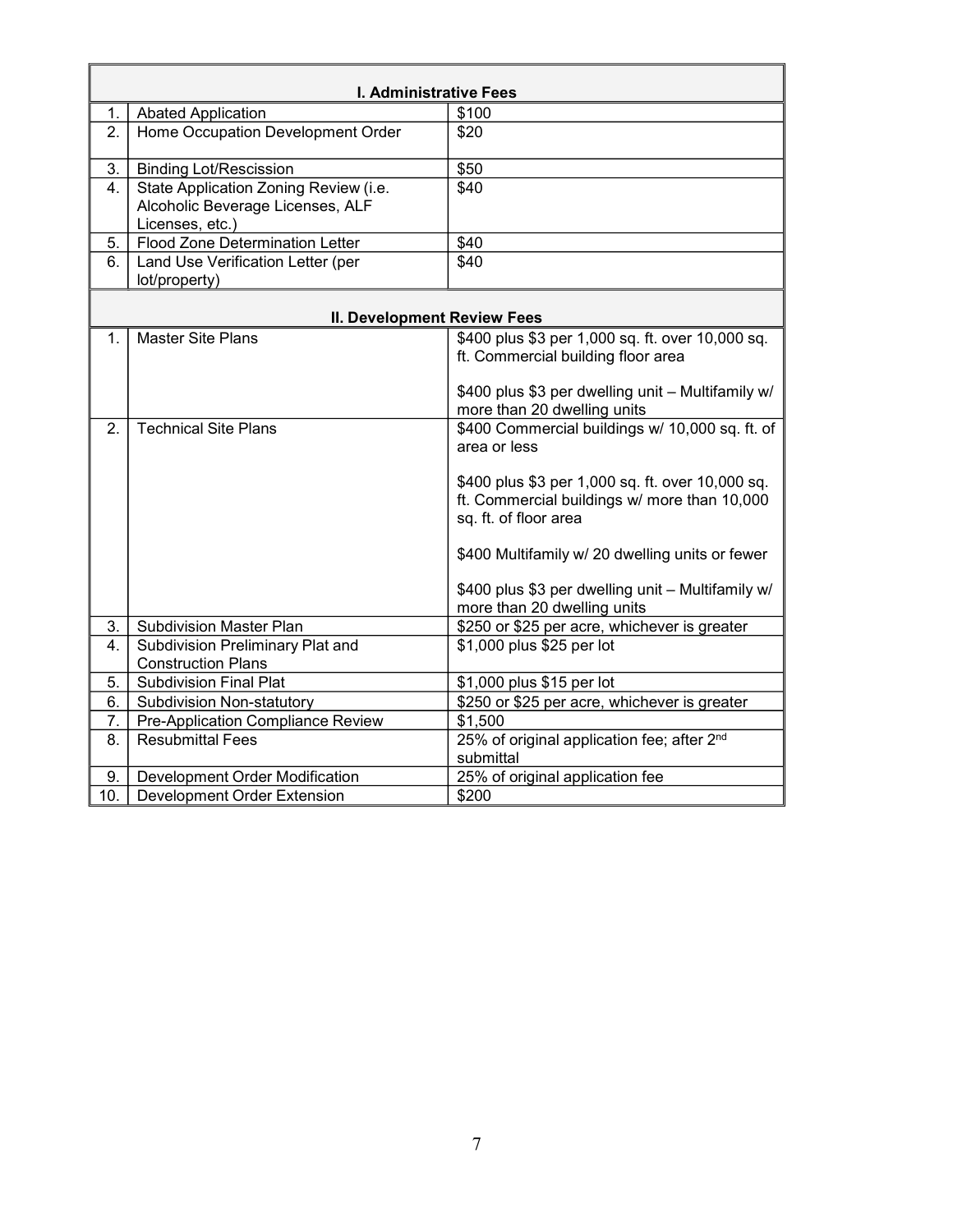|     | III. Land Use Application Fees                                            |                                                                                                                            |  |  |  |
|-----|---------------------------------------------------------------------------|----------------------------------------------------------------------------------------------------------------------------|--|--|--|
| 1.  | Appeals                                                                   | \$500 - Refundable if overturned                                                                                           |  |  |  |
| 2.  | Developments of Regional Impact (DRI)                                     | \$1,500 plus \$25 per acre or additional fraction<br>thereof plus \$5 per dwelling unit                                    |  |  |  |
| 3.  | Notice of Proposed Change/DRI<br>Amendment                                | \$1,000 plus \$20 per acre or fraction thereof<br>impacted by the proposed change plus \$5 per<br>additional dwelling unit |  |  |  |
| 4.  | Future Land Use Map Amendment                                             | \$500 when total land area requested for<br>change is 1.00 acre or less                                                    |  |  |  |
|     |                                                                           | \$500 plus \$5 per acre when total land area is<br>greater than 1.00 acre but less than 10 acres                           |  |  |  |
|     |                                                                           | \$1,000 plus \$20 per acre when total land area<br>is 10.00 acres or greater                                               |  |  |  |
| 5.  | <b>Special Exception</b>                                                  | \$200 plus \$25 per acre                                                                                                   |  |  |  |
| 6.  | Vacation of Easement/Street/Plat                                          | \$500                                                                                                                      |  |  |  |
| 7.  | Variance                                                                  | \$200                                                                                                                      |  |  |  |
| 8.  | Administrative Deviation of Development<br><b>Standards</b>               | \$250                                                                                                                      |  |  |  |
| 9.  | Zoning Map Amendment                                                      | \$400 when total land area requested for<br>rezoning is 1.0 acre or less.                                                  |  |  |  |
|     |                                                                           | \$400 plus \$25 per acre or any fraction thereof<br>when total land area requested or rezoning is<br>1.01 acres or more    |  |  |  |
| 10. | Zoning Map Amendment master Planned<br>Developments/Development Agreement | \$800 plus \$25 per acre                                                                                                   |  |  |  |
| 11. | Amendment to Master Planned<br>Developments/Development Agreement         | \$400 plus \$25 per acre or any additional<br>fraction thereof impacted by proposed change                                 |  |  |  |

|   | <b>IV. Concurrency</b>             |       |  |  |
|---|------------------------------------|-------|--|--|
|   | Concurrency Application            | \$250 |  |  |
| 2 | Proportionate Fair Share Agreement | \$500 |  |  |
|   | Application                        |       |  |  |

ſ

 $\overline{\mathbb{I}}$ 

|    | V. Field Compliance Review and Technical Service                            |                                                                           |  |  |  |
|----|-----------------------------------------------------------------------------|---------------------------------------------------------------------------|--|--|--|
|    | Environmental, Landscape, and Arborist<br><b>Services</b>                   | \$30 per hour                                                             |  |  |  |
| 2. | <b>Tree Removal</b>                                                         | \$50 Nonresidential                                                       |  |  |  |
| 3. | <b>Technical Review for FEMA Map Revisions</b><br>and Base Flood Elevations | \$500                                                                     |  |  |  |
| 4. | <b>Tree Bank Fund</b>                                                       | \$275 Sabal Palm                                                          |  |  |  |
|    |                                                                             | \$220 Shade Tree (2" cal) or Understory (1 $\frac{1}{2}$ "<br>cal) 30 gal |  |  |  |
|    |                                                                             | \$580 Shade Tree (3 1/2" cal)                                             |  |  |  |
| 5. | Sidewalk Fund                                                               | \$35 per linear foot                                                      |  |  |  |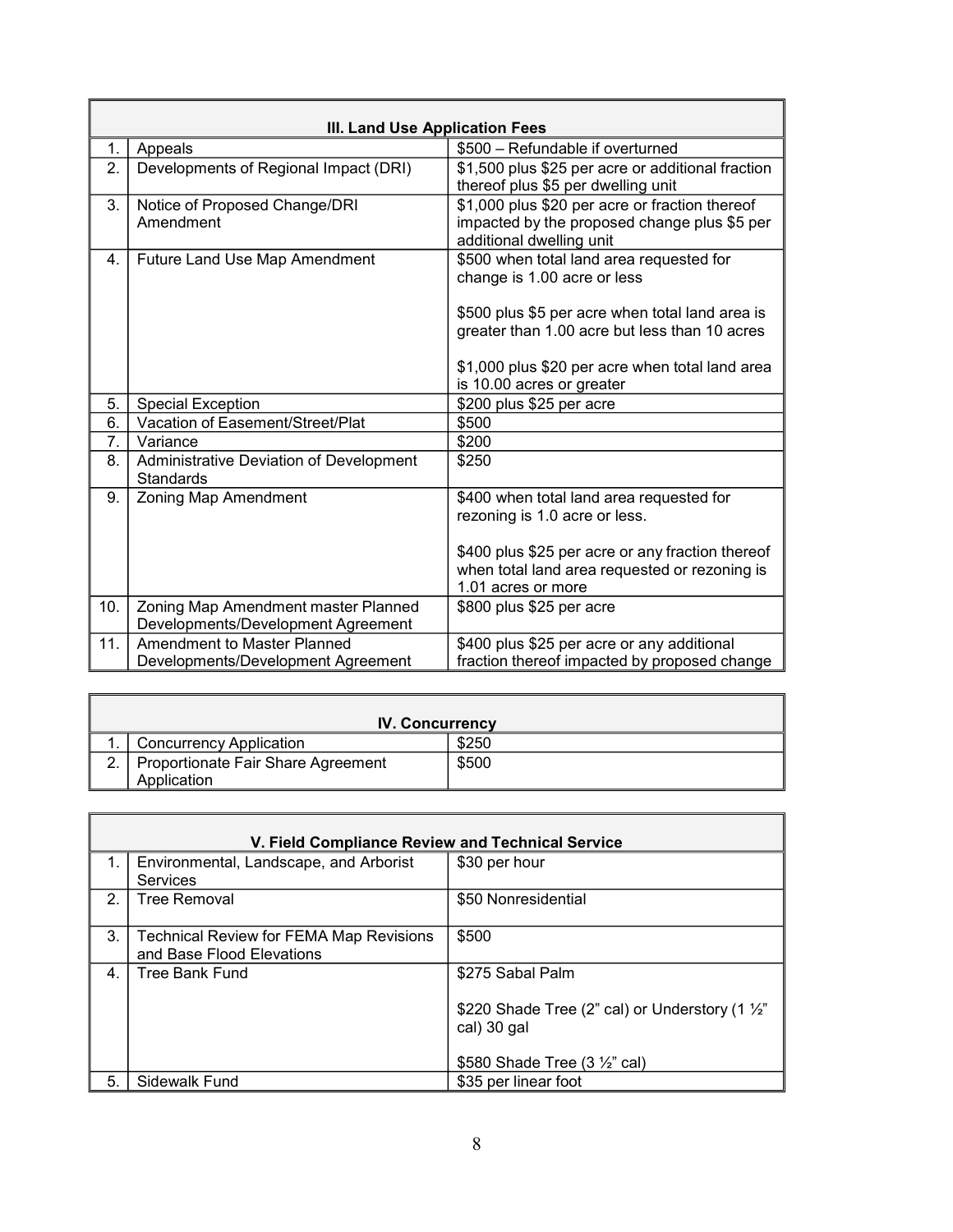# **Site Development Permitting Fee Schedule**

|   | Administrative                                                             | \$125 |
|---|----------------------------------------------------------------------------|-------|
| າ | Site Plan Review                                                           | \$20  |
|   |                                                                            |       |
| 3 | Inspections (as determined during Site Plan   \$40 per required inspection |       |
|   | Review)                                                                    |       |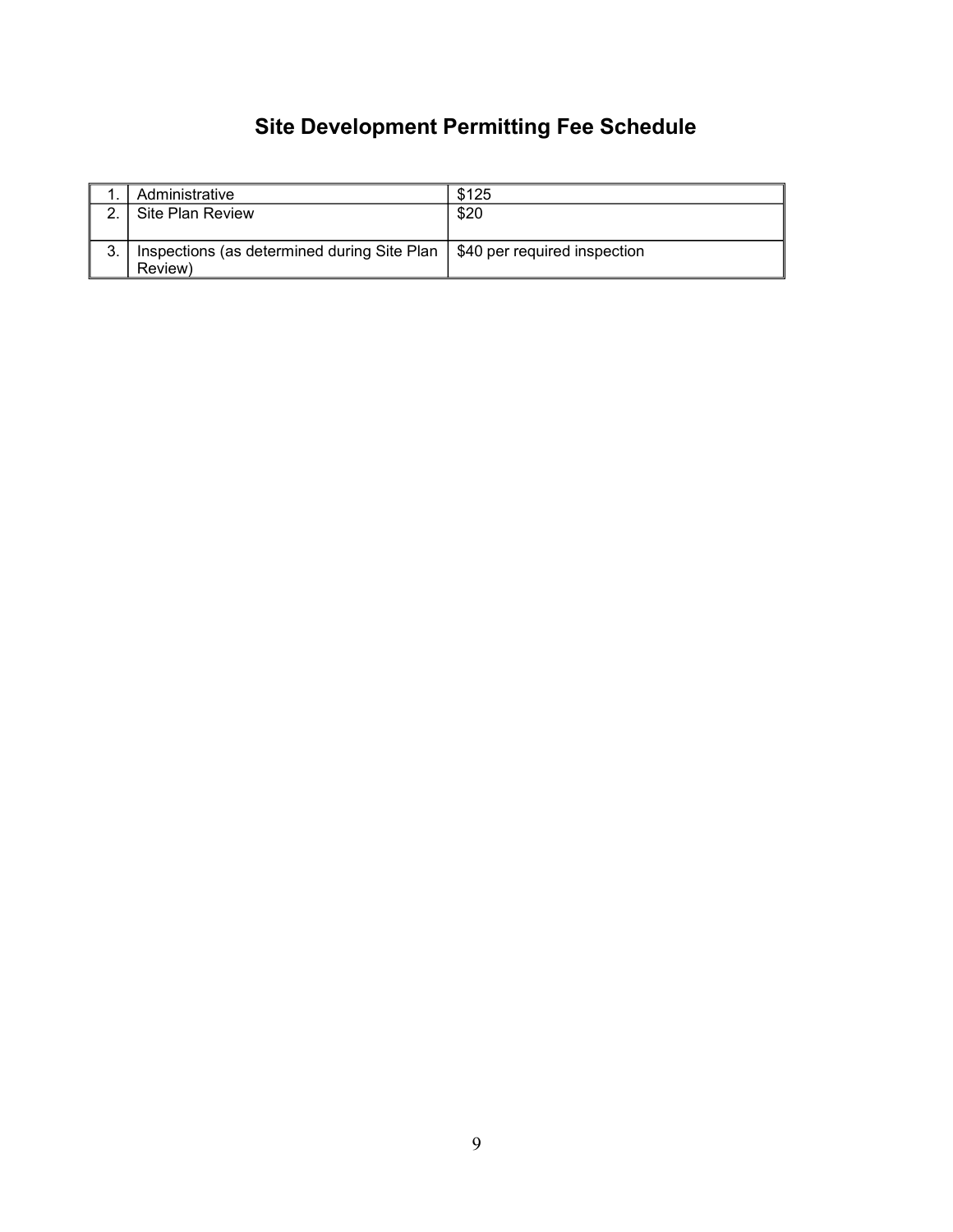## **Type 4 – Buildings and Building Regulation Fees**

### Contact Information **Community** DevelopmentBuilding Division **Patrick** Buckley386-986-3786

#### **PLEASE NOTE:**

#### **Construction**

Valuation for permits will be determined by published August edition of the International Code Council building valuation data, estimates per square foot according to the type of construction and use.

| <b>Residential Construction</b> |                      |  |  |
|---------------------------------|----------------------|--|--|
| <b>Type</b>                     | <b>Current Fee</b>   |  |  |
| Conditioned                     | \$110.29 per sq. ft. |  |  |
| Garage                          | \$42.06 per sq. ft.  |  |  |
| <b>Enclosed</b><br>Exist, Porch | \$68.23              |  |  |
| All Other<br>Areas              | \$42.06 per sq. ft.  |  |  |

| <b>I.</b> Administrative Fees |                                                      |                                                                                 |  |
|-------------------------------|------------------------------------------------------|---------------------------------------------------------------------------------|--|
|                               | <b>Description</b>                                   | Fee $(\$)$                                                                      |  |
| A.                            | Residential / Agriculture Buildings                  | \$30.00                                                                         |  |
| <b>B.</b>                     | Commercial / Multi-family                            | \$75.00                                                                         |  |
| C.                            | Temporary Certificate of Occupancy                   | \$500.00 for a designated<br>period of time determined<br>by Building Official. |  |
| D.                            | Site Development Permit                              | \$125.00                                                                        |  |
| E.                            | Permit Extension                                     | \$40.00                                                                         |  |
| F.                            | Master File<br>Master File - Pools                   | \$325.00<br>\$225.00                                                            |  |
| G.                            | Change of Contractor / Subcontractor                 | \$40.00                                                                         |  |
| H.                            | Administrative Fee for Residential Private Providers | \$225.00                                                                        |  |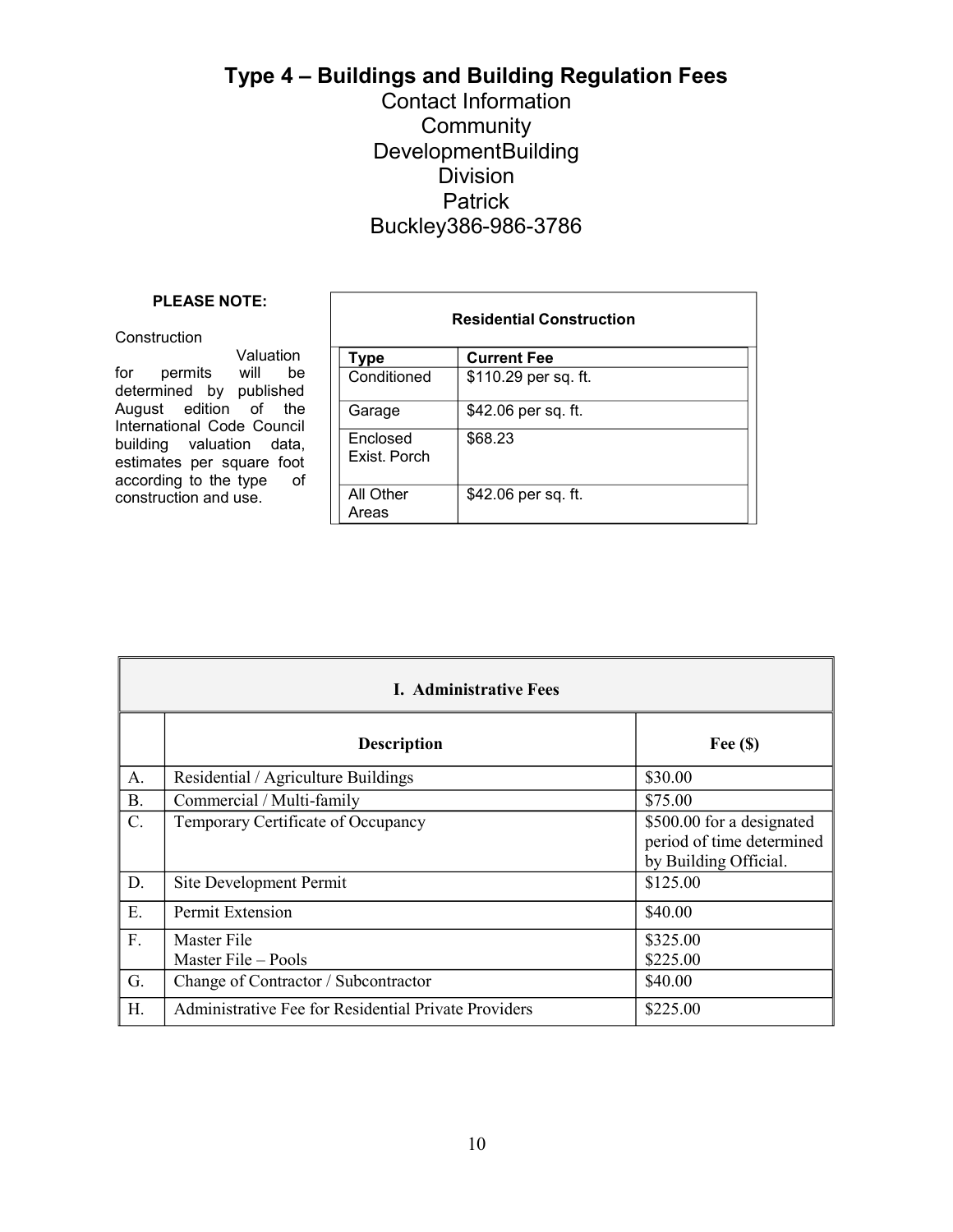| <b>I.</b> Administrative Fees |                                                                             |                                                                                                                                                                                                                                                                                                                                        |  |
|-------------------------------|-----------------------------------------------------------------------------|----------------------------------------------------------------------------------------------------------------------------------------------------------------------------------------------------------------------------------------------------------------------------------------------------------------------------------------|--|
|                               | <b>Description</b>                                                          | Fee $(\$)$                                                                                                                                                                                                                                                                                                                             |  |
| I.                            | Administrative Fee for Commercial and Multiple-Family Private<br>Providers  | \$450.00 for total<br>valuation up to \$500,000;<br>\$600.00 for total<br>valuation over \$500,000<br>up to \$1,000,000;<br>\$1,350.00 for total<br>valuation over \$1,000,000<br>up to \$3,000,000;<br>\$1,500.00 for total<br>valuation over \$3,000,000<br>up to \$5,000,000;<br>\$3,000.00 for total<br>valuation over \$5,000,000 |  |
| J.                            | Double permit fee required for all work started prior to permit<br>issuance | As applicable                                                                                                                                                                                                                                                                                                                          |  |
| K.                            | General Administrative Fee (Research, Miscellaneous)                        | \$8.25 per 15 minutes<br>\$8.25 minimum                                                                                                                                                                                                                                                                                                |  |

| <b>II. Plan Review Fee Schedule</b><br>(Permits requiring plan review) |                                                                                                                                                                                                                                                        |                                                                                                       |
|------------------------------------------------------------------------|--------------------------------------------------------------------------------------------------------------------------------------------------------------------------------------------------------------------------------------------------------|-------------------------------------------------------------------------------------------------------|
|                                                                        | <b>Description</b>                                                                                                                                                                                                                                     | Fee $(\$)$                                                                                            |
| A.                                                                     | <b>Residential Building</b><br>One and two family dwellings, mobile home, remodels,<br>additions, alterations, roof, reroofs, accessory structures,                                                                                                    | \$0.78 per \$1,000 total<br>valuation                                                                 |
|                                                                        | swimming pools and spas                                                                                                                                                                                                                                | \$65.00 minimum<br>\$30.00 Site plan review<br>as applicable                                          |
| <b>B.</b>                                                              | Master File Plan Submittal                                                                                                                                                                                                                             | \$0.78 per \$1,000 total<br>valuation<br>\$65.00 minimum                                              |
| C.                                                                     | Approved Master File Plan                                                                                                                                                                                                                              | \$0.40 per \$1,000 total<br>valuation                                                                 |
| D.                                                                     | Commercial and Multiple-Family<br>Including, but not limited to, commercial and multiple family<br>buildings, remodels, additions, alterations, roof, reroofs,<br>accessory structures, signs, temporary trailers,<br>telecommunicationtower, antennas | \$1.15 per \$1,000 total<br>valuation<br>\$65.00 minimum<br>\$30.00 Site plan review<br>as applicable |
| E.                                                                     | Fire                                                                                                                                                                                                                                                   | \$1.15 per \$1,000 total<br>valuation                                                                 |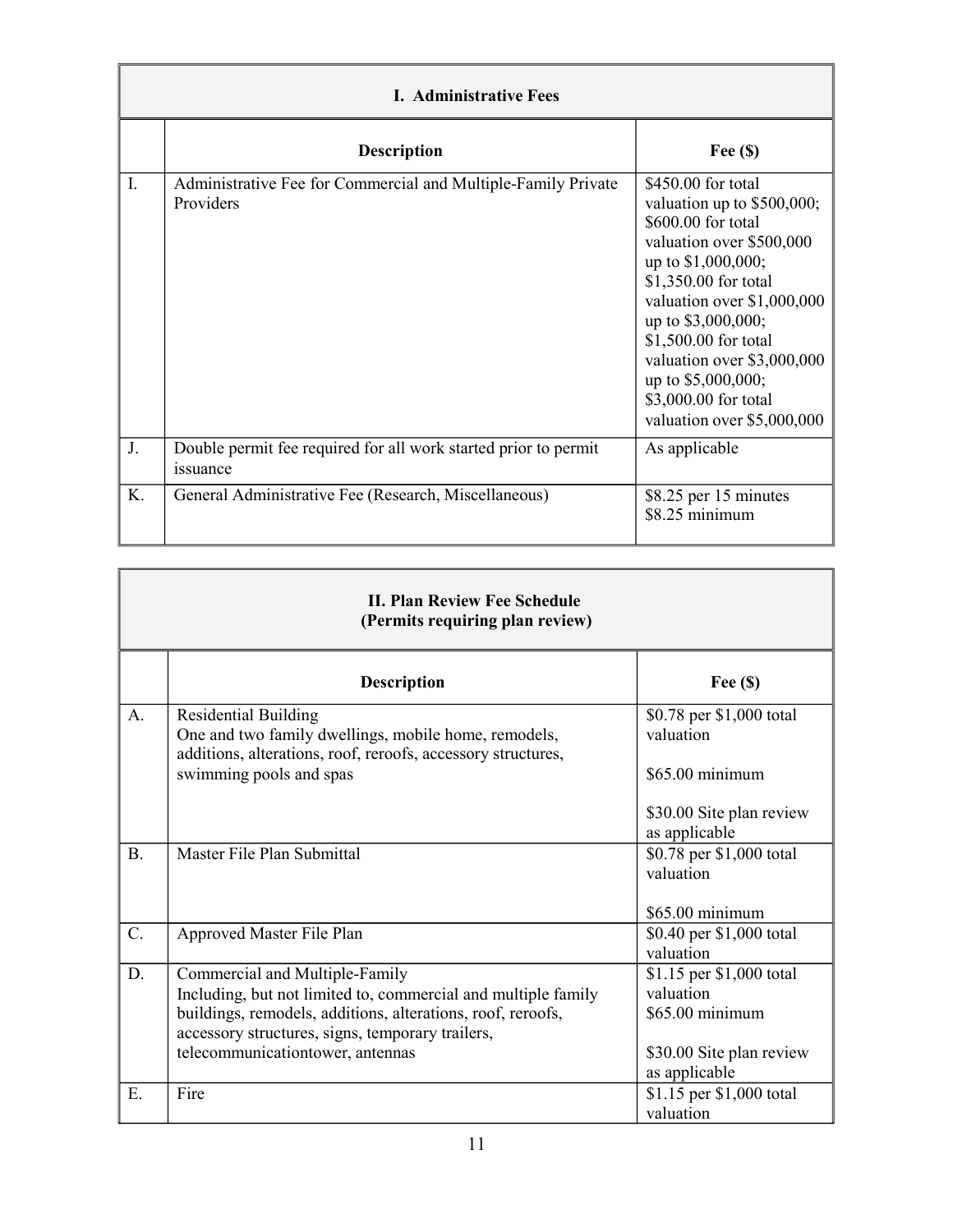| <b>II. Plan Review Fee Schedule</b><br>(Permits requiring plan review) |                                                                                                                                                                                                                                                                             |                                                                                 |
|------------------------------------------------------------------------|-----------------------------------------------------------------------------------------------------------------------------------------------------------------------------------------------------------------------------------------------------------------------------|---------------------------------------------------------------------------------|
|                                                                        | <b>Description</b>                                                                                                                                                                                                                                                          | Fee $(S)$                                                                       |
|                                                                        |                                                                                                                                                                                                                                                                             | $$65.00$ minimum                                                                |
| F.                                                                     | <b>Agriculture Building</b><br>New structure, additions, alterations, remodels, accessory<br>structures                                                                                                                                                                     | \$0.40 per \$1,000 total<br>valuation                                           |
|                                                                        |                                                                                                                                                                                                                                                                             | \$65.00 minimum<br>\$30.00 Site plan review<br>as applicable                    |
| G.                                                                     | <b>Aluminum Enclosures</b>                                                                                                                                                                                                                                                  | \$32.50                                                                         |
|                                                                        |                                                                                                                                                                                                                                                                             | \$15.00 site plan review as<br>applicable                                       |
| H.                                                                     | Above ground pools, Shed                                                                                                                                                                                                                                                    | \$32.50<br>\$15.00 Site plan review<br>as applicable                            |
| I.                                                                     | Solar                                                                                                                                                                                                                                                                       | \$65.00                                                                         |
| J.                                                                     | Residential and Commercial Miscellaneous Permits: Stucco/lath,<br>structural patio/slab, electrical, plumbing (excluding water<br>heaters), generator, gas, hurricane shutters, miscellaneous<br>standalone permits not in conjunction with new<br>construction/alterations | \$32.50<br>\$15.00 Site plan review<br>as applicable                            |
|                                                                        | Non-structural patio/slab/pavers                                                                                                                                                                                                                                            | \$15.00 Site plan review<br>as applicable                                       |
| K.                                                                     | Residential Razing / Demolition                                                                                                                                                                                                                                             | \$0.40 per \$1,000 total<br>valuation<br>\$65.00 minimum                        |
| L.                                                                     | Commercial Razing / Demolition                                                                                                                                                                                                                                              | \$1.15 per \$1,000 total<br>valuation<br>\$65.00 minimum                        |
| M.                                                                     | <b>Revisions</b><br>(Change made after permit has been issued)                                                                                                                                                                                                              | $\sqrt{$32.50}$ per half hour<br>\$32.50 minimum<br>\$15.00 site plan review as |
|                                                                        |                                                                                                                                                                                                                                                                             | applicable                                                                      |
| N.                                                                     | Corrections<br>(Change made prior to permit issuance)                                                                                                                                                                                                                       | No charge for first<br>submission of<br>corrections.                            |
|                                                                        |                                                                                                                                                                                                                                                                             | Subsequent submissions<br>of corrections to be<br>charged at revision prices    |
|                                                                        |                                                                                                                                                                                                                                                                             | \$15.00 Site plan review<br>as applicable                                       |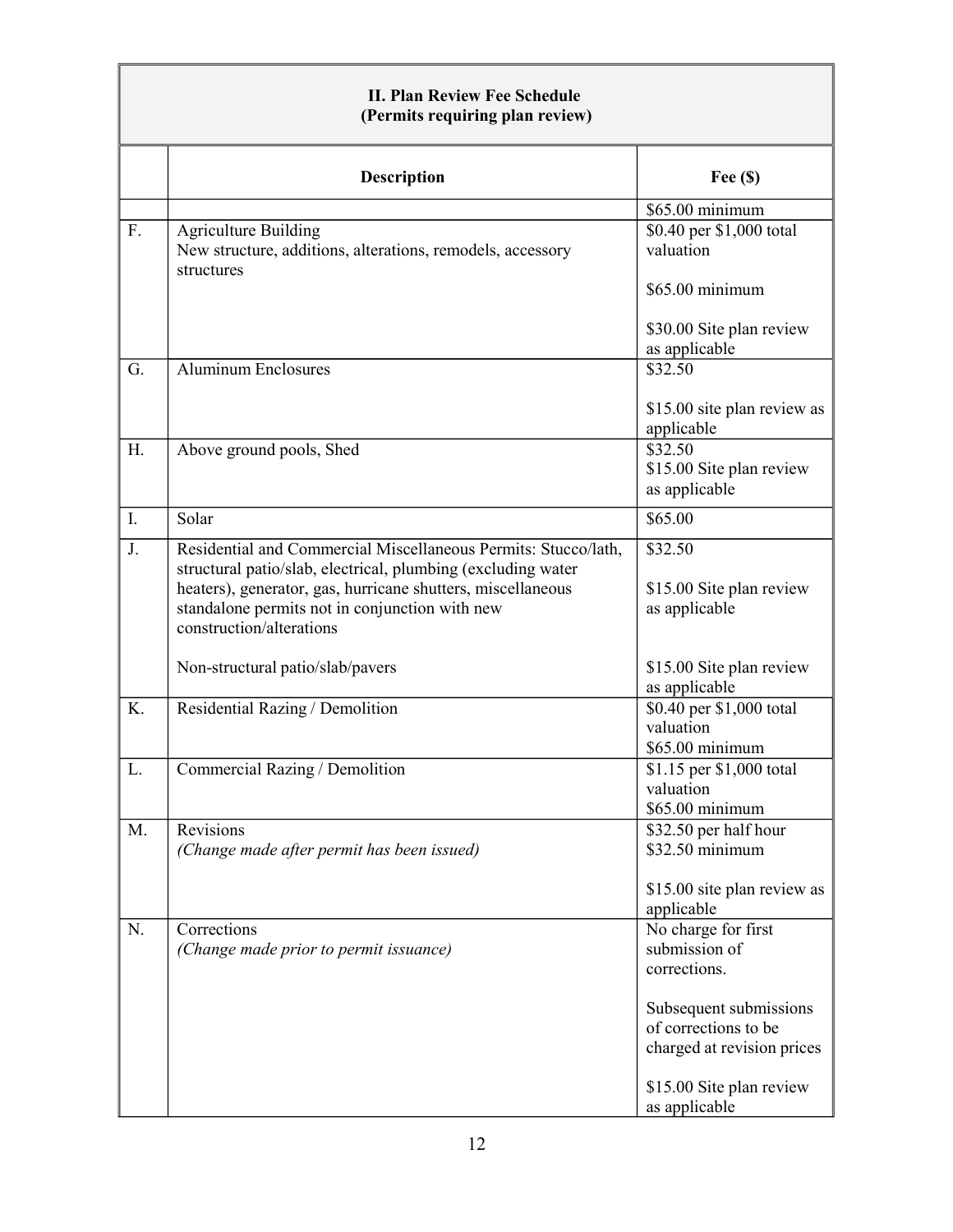| <b>II. Plan Review Fee Schedule</b><br>(Permits requiring plan review) |                            |                                     |
|------------------------------------------------------------------------|----------------------------|-------------------------------------|
|                                                                        | <b>Description</b>         | Fee $(\$)$                          |
| O.                                                                     | Code Compliance Review     | \$1,300.00                          |
| P.                                                                     | <b>General Plan Review</b> | \$65.00 per hour<br>\$65.00 minimum |

| <b>III. Inspection Fee Schedule</b><br><b>Residential</b><br>(One and two family) |                                          |                                                                              |
|-----------------------------------------------------------------------------------|------------------------------------------|------------------------------------------------------------------------------|
|                                                                                   | <b>Description</b>                       | Fee $(S)$                                                                    |
| A.                                                                                | New Structure                            | \$2.75 per \$1,000 total<br>valuation                                        |
| <b>B.</b>                                                                         | Remodel/Additions/Accessory Structures   | \$2.75 per \$1,000 total<br>valuation                                        |
| C.                                                                                | Fire                                     | \$1.15 per \$1,000 total<br>valuation<br>\$60.00 minimum                     |
| D.                                                                                | <b>Swimming Pools</b>                    | \$160.00                                                                     |
| Ε.                                                                                | <b>Aluminum Enclosures</b>               | \$60.00                                                                      |
| F.                                                                                | Sheds, above ground pool                 | \$30.00                                                                      |
| G.                                                                                | Mechanical Repair/Replacement            | \$60.00                                                                      |
| H.                                                                                | <b>Electrical Repair/Replacement</b>     | \$60.00                                                                      |
| $\mathbf{I}$ .                                                                    | Plumbing Repair/Replacement              | \$60.00                                                                      |
| J.                                                                                | General Inspection                       | \$60.00 per inspection                                                       |
| K.                                                                                | Razing/Demolition                        | \$1.15 per \$1,000 total<br>valuation<br>\$60.00 minimum                     |
| L.                                                                                | Special Inspection                       | After hours - \$200.00 (2)<br>hours)<br>\$100.00 for each<br>additional hour |
| M.                                                                                | Re-Inspection                            | \$40.00                                                                      |
| N.                                                                                | Re-inspection -Sheds, above ground pools | \$30.00                                                                      |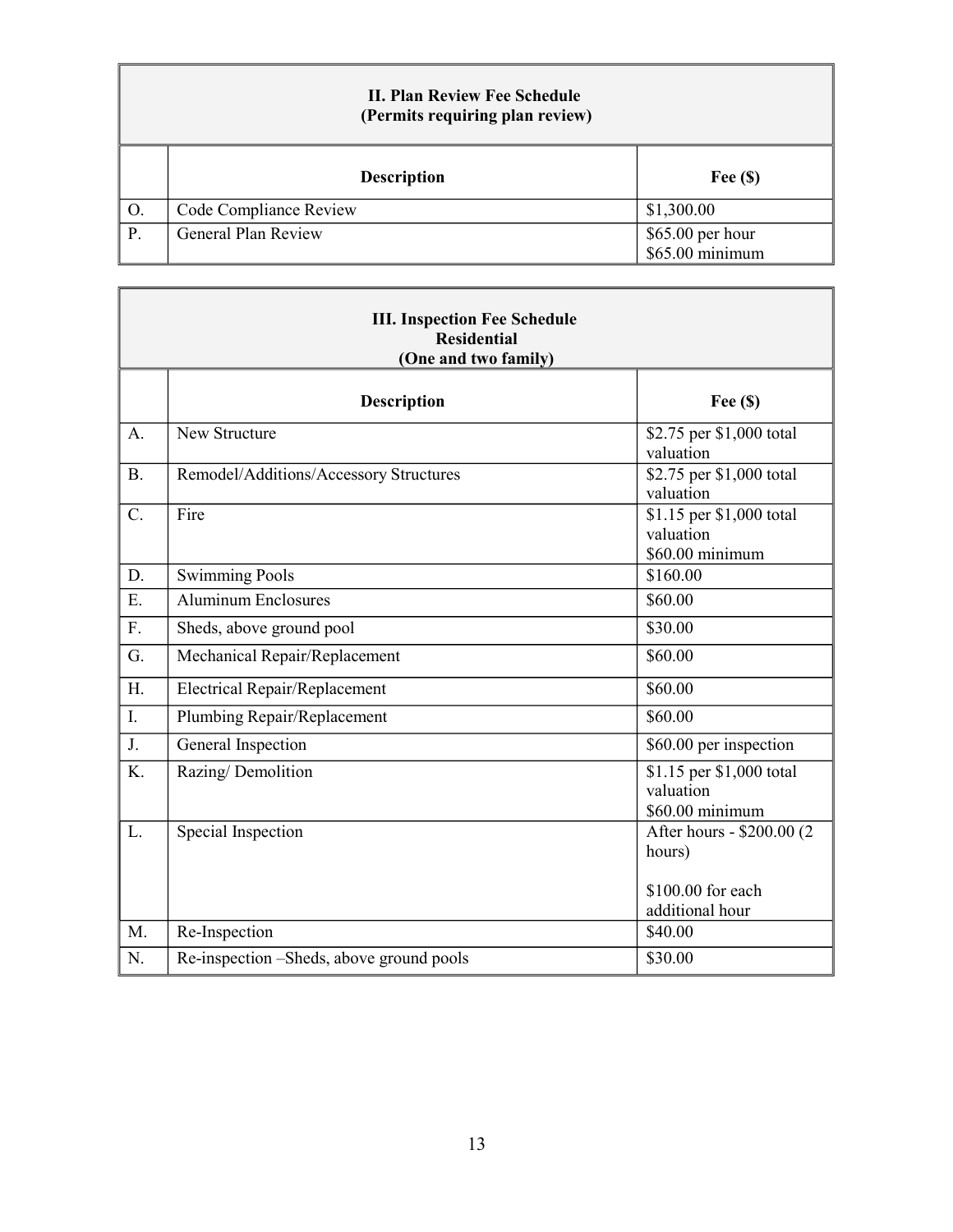| <b>IV. Inspection Fee Schedule</b><br><b>Commercial and Multi-family</b> |                                                                |                                                                       |
|--------------------------------------------------------------------------|----------------------------------------------------------------|-----------------------------------------------------------------------|
|                                                                          | <b>Description</b>                                             | Fee $(\$)$                                                            |
| A.                                                                       | New Structure<br>(to include telecommunication towers/antenna  | \$7.00 per \$1,000 total valuation                                    |
| <b>B.</b>                                                                | Addition / Alteration/Remodel / Accessory<br>Structure/Re-Roof | \$7.00 per \$1,000 total valuation<br>\$60.00 minimum                 |
| $\mathcal{C}$ .                                                          | Occupancy & Change of use                                      | \$60.00                                                               |
| D.                                                                       | <b>Agriculture Buildings</b>                                   | \$5.00 per \$1,000 total valuation<br>\$60.00 minimum                 |
| E.                                                                       | Mechanical Repair/Replacement                                  | \$60.00                                                               |
| F.                                                                       | <b>Electrical Repair/Replacement</b>                           | \$60.00                                                               |
| G.                                                                       | Plumbing Repair/Replacement                                    | \$60.00                                                               |
| H.                                                                       | Fire                                                           | \$60.00 plus \$.60 per \$1,000 total<br>valuation                     |
| $\overline{I}$ .                                                         | General inspection                                             | \$60.00 per inspection                                                |
| J.                                                                       | Razing/Demolition                                              | $$1.15$ per $$1,000$ total valuation<br>\$65.00 minimum               |
| K.                                                                       | Special inspection                                             | After hours - \$200.00 (2 hours)<br>\$100.00 for each additional hour |
| L.                                                                       | Re-inspection                                                  | \$60.00                                                               |

Notes:

- 1. Administrative and Plan Review Fees are non-refundable.
- 2. Permitting fees may be refunded:
	- a. Work has not commenced (includes clearing of lot).
	- b. Permit has not expired.
- 3. Transportation, Parks, Fire, and School Board Impact fees may be waived until the issuance of the certificate of occupancy.

\*If work has commenced and the permit is revoked, becomes null and void, or expires because of lack of progress or abandonment, (does not receive a passing inspection every six months) a new permit covering the proposed construction shall be obtained before proceeding with work. Outstanding fees from the original permit will be paid upon the issuance of the new permit.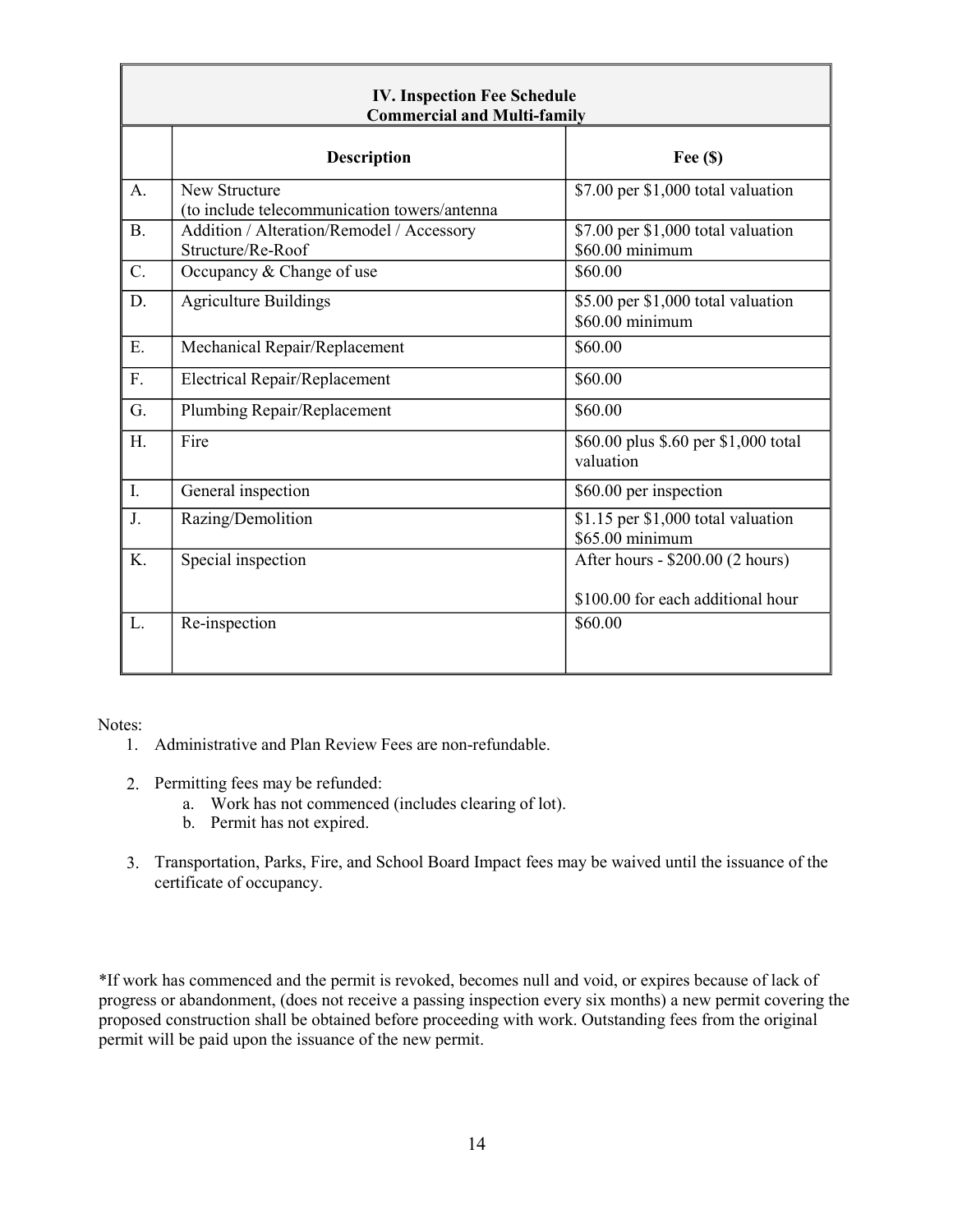#### **Type 5 – Stormwater Review and Inspection Fees**

Contact Information Stormwater and Engineering Division Carl Cote 386-986- [3794](mailto:Engineering%26Stormwater@palmcoastgov.com)

## **Stormwater Review and Inspection Fees**

**The Director of Stormwater and Engineering or his/her designee has the authority to determine the appropriate fees for a customer based on this schedule of fees, the intent of the fees, the City's stormwater policies, and the customer's specific circumstances.**

| <b>I. Stormwater and Engineering Review Fees</b><br>(These fees recover the costs of reviews of documentation submitted during the development and<br>permitting process.) |                                                                                                                              |                                                                                             |
|----------------------------------------------------------------------------------------------------------------------------------------------------------------------------|------------------------------------------------------------------------------------------------------------------------------|---------------------------------------------------------------------------------------------|
|                                                                                                                                                                            | <b>Description</b>                                                                                                           | Fee $(\$)$                                                                                  |
| A.                                                                                                                                                                         | <b>Residential Stormwater Review</b>                                                                                         | \$20.00                                                                                     |
| <b>B.</b>                                                                                                                                                                  | Foundation Survey Review and Inspection                                                                                      | \$20.00                                                                                     |
| C.                                                                                                                                                                         | Commercial Additions, Commercial Alteration, Commercial<br>Demolition, Commercial Patio/Slab, Commercial Seawall,<br>Seawall | \$40.00                                                                                     |
| D.                                                                                                                                                                         | Minor Commercial Site Development, Townhouse                                                                                 | \$125.00                                                                                    |
| E.                                                                                                                                                                         | Commercial Site Development, Driveway, Duplex, Quadruplex,<br>Single Family                                                  | \$200.00                                                                                    |
| F.                                                                                                                                                                         | <b>Subdivision Site Development</b>                                                                                          | \$300.00                                                                                    |
| G.                                                                                                                                                                         | All Other Submittals                                                                                                         | To be determined by the<br>Director of Stormwater<br>and Engineering or<br>his/her designee |
| H.                                                                                                                                                                         | <b>Revisions and Corrections</b>                                                                                             | \$70.00 per hour;<br>Minimum \$20.00                                                        |

**(Adopted July 21, 2021)**